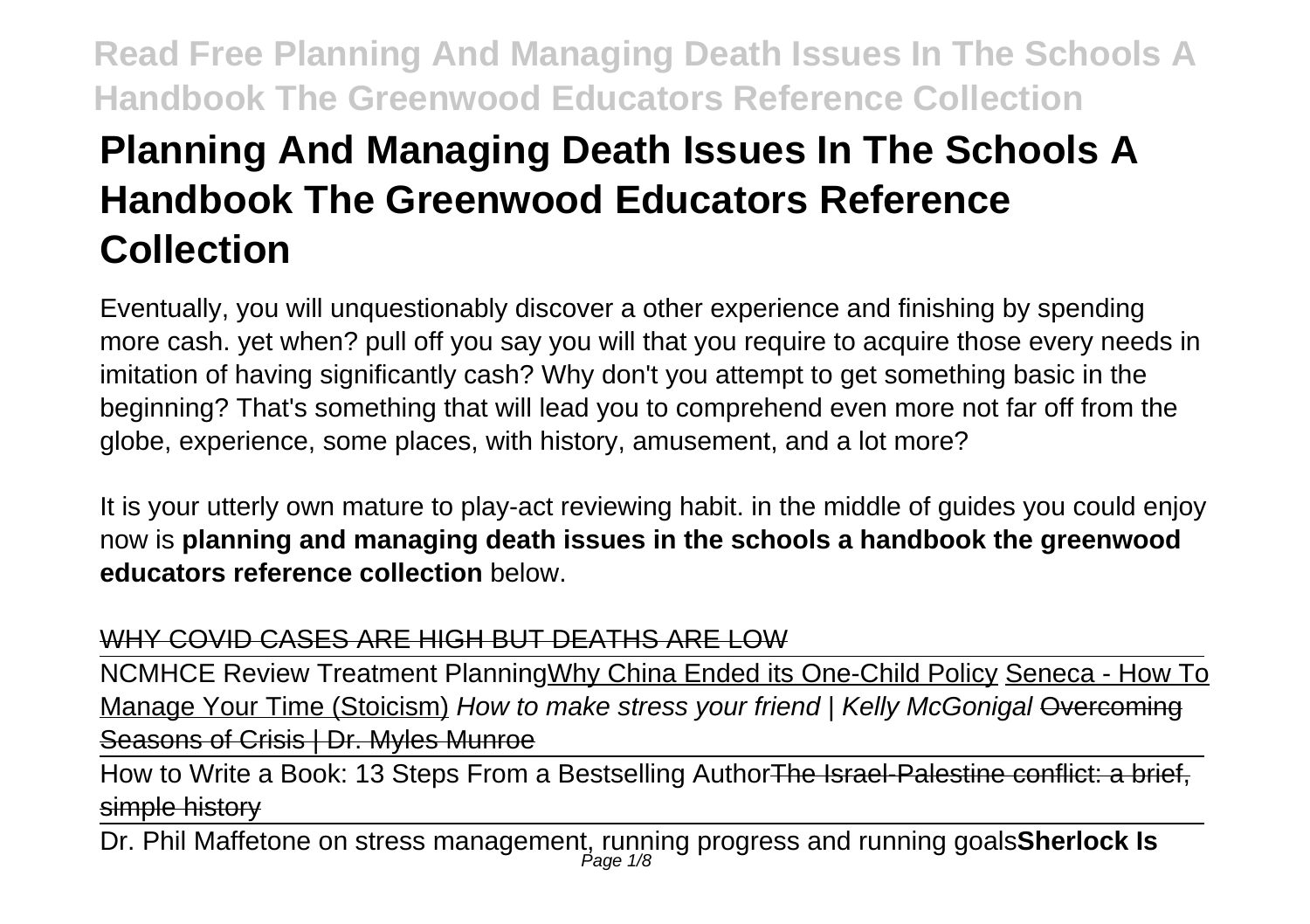**Garbage, And Here's Why** RR #122 - Prof. Moshe Milevsky: Solving the Retirement Equation **Urbanization and the future of cities - Vance Kite** 7 Ways to Make a Conversation With Anyone | Malavika Varadan | TEDxBITSPilaniDubai Odumegwu Ojukwu Speech in Akokwa, Biafra | November 1969 The history of Nigeria explained in 6 minutes (3,000 Years of Nigerian history) Why people believe they can't draw - and how to prove they can | Graham Shaw | TEDxHull History through the eyes of the potato - Leo Bear-McGuinness **How to Live Above The Storms Of Life - Dr Myles Munroe Understanding The Blood Covenant | Dr. Myles Munroe I Wrote An Entire Book In 30 Days** 5 Biggest Estate Planning Mistakes People Make Life is Not A Game | Dr. Myles Munroe The Money Conversation with Estate Planning Attorney Meredith Hill **Extreme Ownership | Jocko Willink | TEDxUniversityofNevada** 10 Common Estate Planning Mistakes to Avoid [Webcast] Sense and Sensibility By Jane Austen \"Death of the Wehrmacht: The German Campaigns of 1942\" by Dr. Robert Citino We don't \"move on\" from grief. We move forward with it | Nora McInerny God's Five Purposes For Your Life with Rick Warren An Honest Explanation of the Nigerian Civil War | The Biafran Story

## **Planning And Managing Death Issues**

Advance planning for the dying can be a complex process. Having working knowledge of "advance directives", "living wills", "durable power of attorney for health care", and the "protective medical decisions document" is imperative for a clinician who spends time with dying clients.

## **End of Life Issues: Facing and Managing Death, Dying and ...**

It's essential to plan how your money should be handled in the event of an illness or death. Page 2/8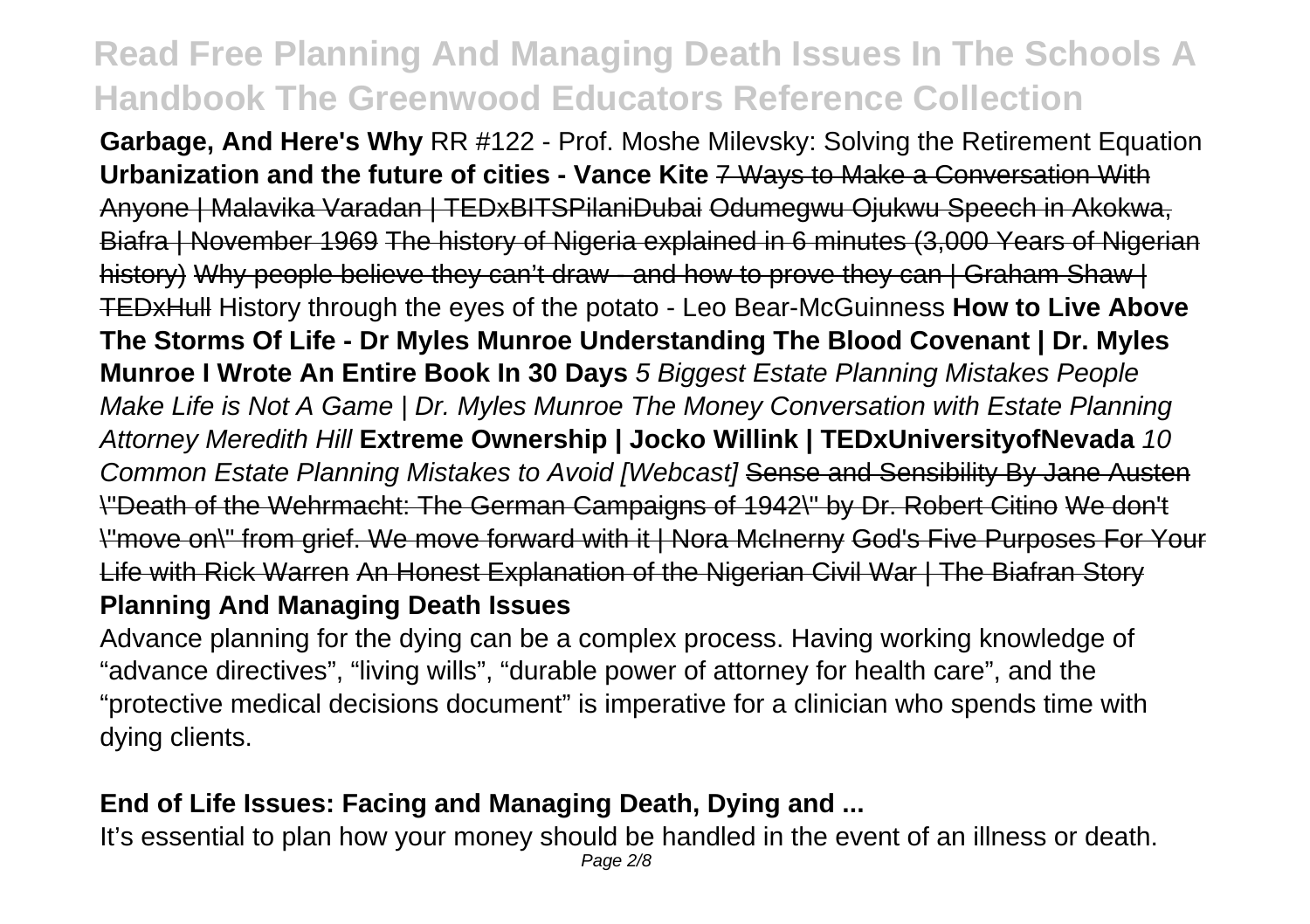Good planning will help make sure you or your family are ready to meet any of the costs that might arise. It will also allow you to provide for your loved ones and ease the burden on them. Put your ...

### **Preparing for illness, old age and death - Money Advice ...**

By managing death issues in a planned purposeful manner, schools can reduce suicide and other harmful behavioral reactions substantially. Helping students to understand death and loss is part of assisting them to become resilient, proactive individuals.

### **Amazon.com: Planning and Managing Death Issues in the ...**

Planning ahead is important for us all, not just people who are dying. It makes a huge difference for loved ones, relatives and friends and can help you know that the ones you love will be looked after when you are gone. It means thinking and talking about how you wish to be cared for in the final months of your life.

#### **Planning ahead | Dying Matters**

Planning for Your Own Death – Legal Affairs Addressing legal and financial issues associated with dying is important for several reasons. First, you can specify, in advance, how your hardearned assets are to be distributed after your death.

### **Planning for Your Own Death – Legal Affairs**

In palliative care we aim to provide good symptom control and ultimately a good death. Page 3/8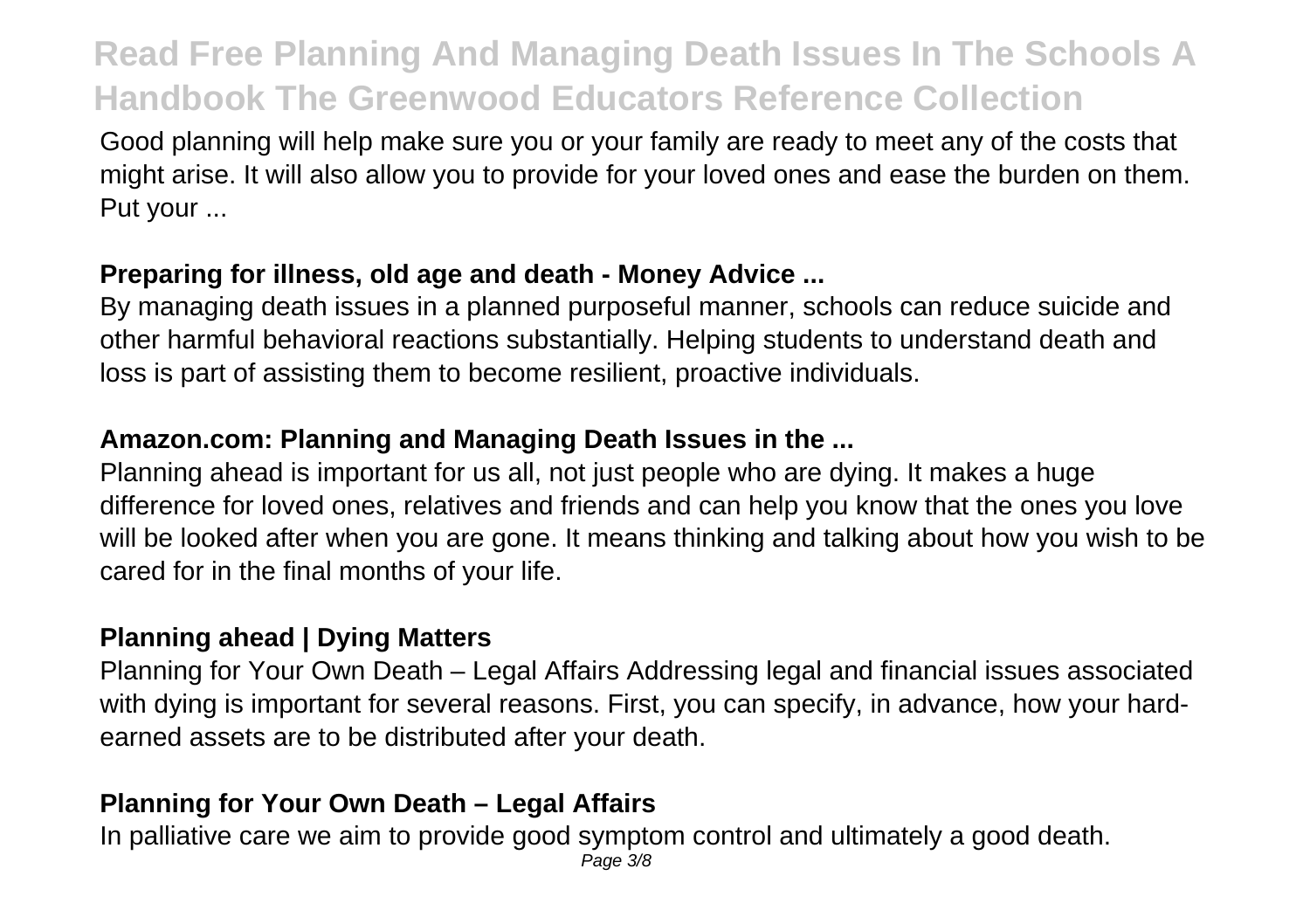Patients and their families need time to prepare for death. Sometimes acute situations arise that can interfere with this process, leading to a distressing and undignified end. Decision making in emergency situations is difficult.

#### **Planning for a good death: responding to unexpected events**

Unless a person has died in hospital or outside the home, confirmation of death is the first major practical issue to be addressed following a suspected death. When a person dies in hospital, medical staff will be available to confirm the death and sign the certificate recording the causes of death and events will proceed from there.

#### **Care after death: management issues — part one | Croner-i**

Planning ahead like this is sometimes called advance care planning. It involves thinking and talking about your wishes for how you're cared for in the final months of your life and when you're dying. This is in case there's a time in the future when you're unable to take part in the discussions and decision-making yourself.

#### **Why plan ahead? - NHS**

Planning before death can address many of the issues that arise after a parent dies. Perhaps the most important action a parent can take is to have a will that specifies which sibling receives what...

### **Tips to Help Siblings Avoid or Resolve an Estate Battle**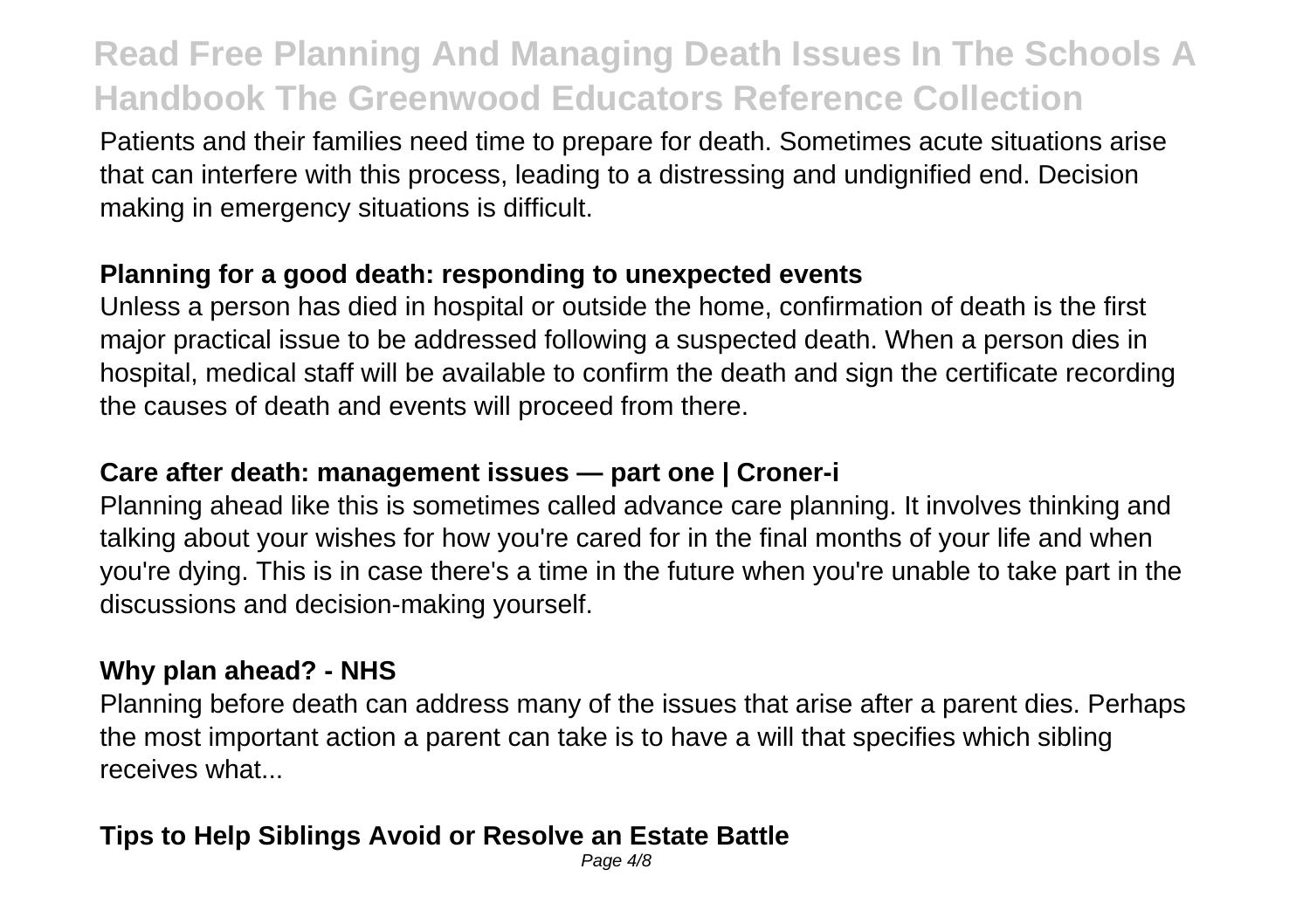To help everyone to feel empowered and confident to talk about death, to ask questions of each other, to listen, to be sure what all of our loved ones would like to happen when death comes. And have the knowledge and ability to ask the right questions to understand and challenge systems, organisations and health care professionals about the care and support of a loved one who is dying.

#### **Let's talk about death and dying | How to have difficult ...**

Advance Care Planning; emotional and psychological support and interventions; managing distressing symptoms, such as pain, agitation, seizures or respiratory distress; hydration and nutrition; recognising that a child or young person is likely to die within hours or days

### **Overview | End of life care for infants, children and ...**

examples of the issues that have required consideration following major incidents in this country. Learners might wish to examine these issues in some depth. Guest speakers from the various agencies should be encouraged to discuss their involvement in emergency planning, and their roles and responsibilities at an incident.

#### **Unit 15: Planning and Management of Major Incidents**

Crisis Management Planning: develop plans for handling sudden crisis situations. These three steps combined will form a business's continuity plan. You can think of contingency planning as being proactively planning for disruption, whereas crisis management planning is a more reactive strategy.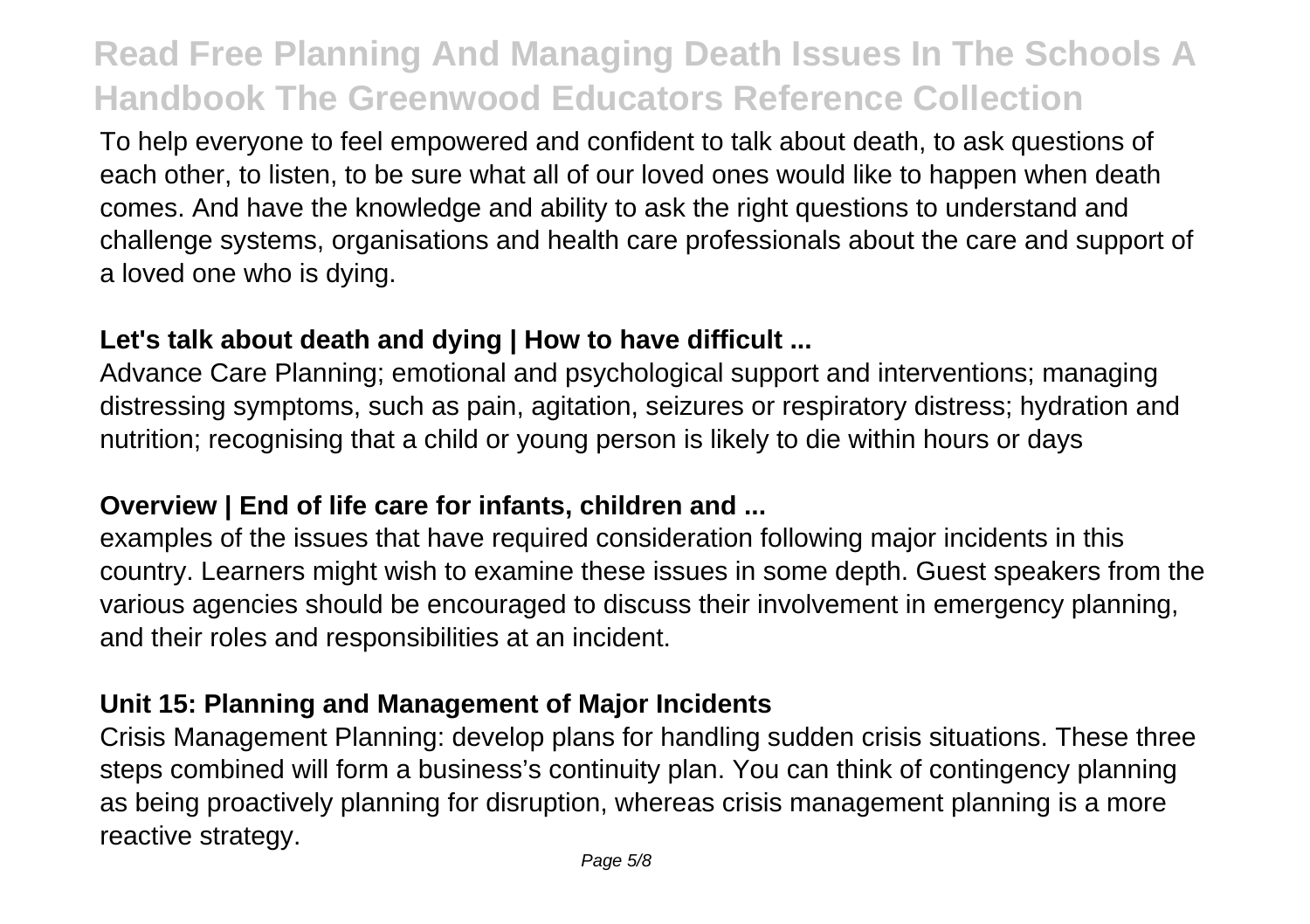### **Contingency Planning - Risk Management Training**

1.2 Care planning and support throughout the child or young person's life. 1.2.1 When a lifelimiting condition is diagnosed, tell the child or young person (if appropriate) and their parents or carers about the condition and what it may mean for them (see also recommendations 1.1.6 and 1.1.7 on support for other family members and people who are important to the child or young person).

### **Recommendations | End of life care for infants, children ...**

The fourth part of the book examines the issue of grief and ritual after death, while the final part considers some of the issues that arise when researching in the field of death and dying. By drawing together information, reflection and experience this authoritative text will broaden your understanding of the subject area.

### **Death and Dying | SAGE Publications Ltd**

When you're planning projects, to help you anticipate and neutralize possible problems. When you're deciding whether or not to move forward with a project. When you're improving safety and managing potential risks in the workplace. When you're preparing for events such as equipment or technology failure, theft, staff sickness, or natural disasters.

### **Risk Analysis and Risk Management - Decision Making from ...**

Although very few people actually take any steps toward causing their own death, many dying Page 6/8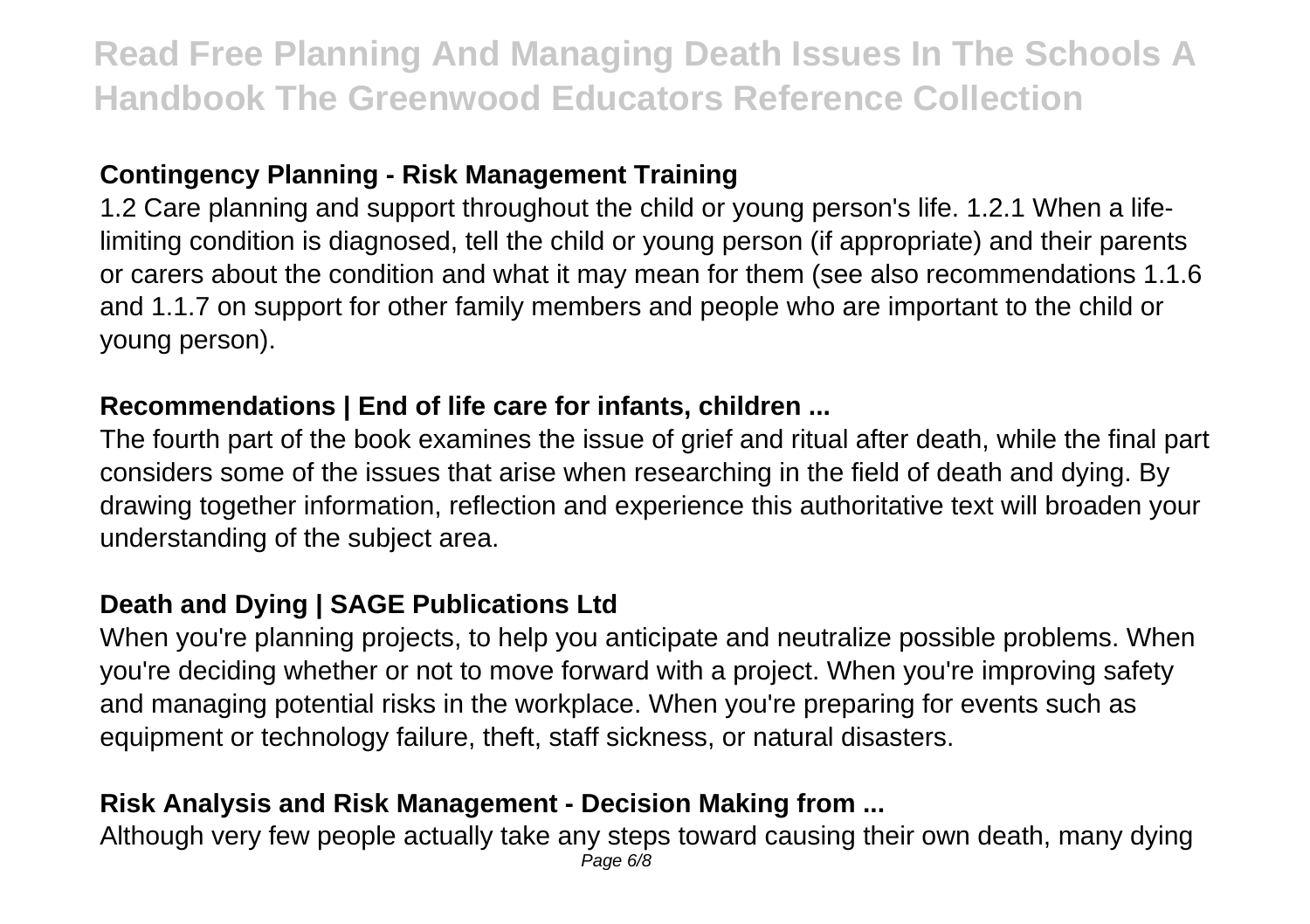people at least consider suicide—even more so as the public debate about doctor-assisted suicide grows. Discussing suicide with a doctor may help sort out the issues and often correct certain problems that prompted consideration of suicide.

### **Legal and Ethical Concerns at the End of Life ...**

Advance care planning can help you to state who is important in your life and who should be consulted if you are ill. Of course, many of the issues that involve thinking about end of life care will be similar regardless of what sort of family links you have.

### **Legal and Ethical Issues | Dying Matters**

Manage problems Some problems have such far-reaching consequences that they can threaten the success of the entire project. The most common are: time slippage, scope creep, quality issues, and ...

#### **The Four Phases of Project Management**

Any plan for dealing with fatalities needs to be integrated with all aspects of the response to and recovery from such situations and incidents. Organisations need to work in collaboration with...